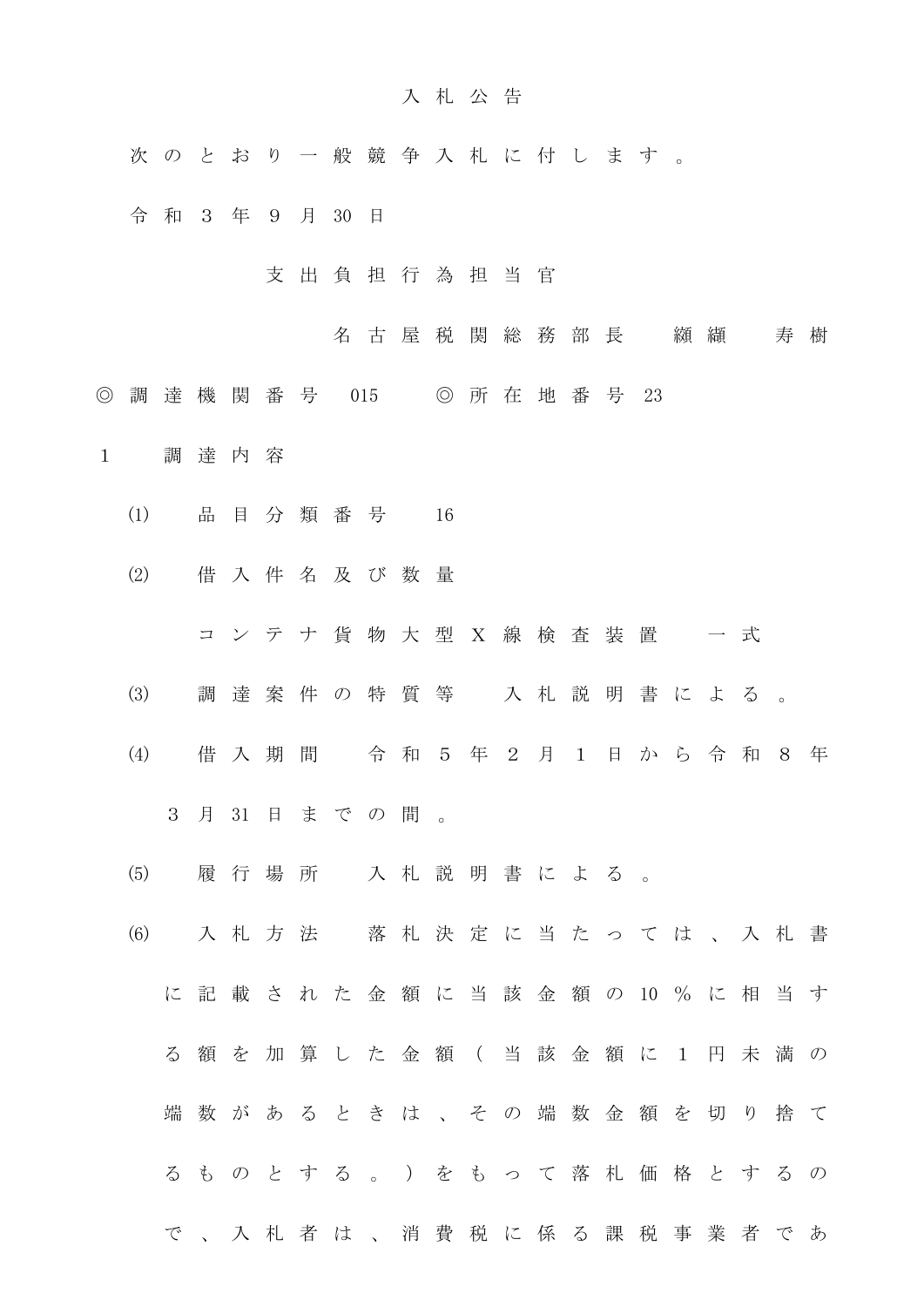る か 免 税 事 業 者 で あ る か を 問 わ ず 、 見 積 も っ た 契 約 金 額 の 110 分 の 100 に 相 当 す る 金 額 を 入 札 書 に 記 載 す る こ と 。

- 2 競 争 参 加 資 格
	- (1) 予 算 決 算 及 び 会 計 令 第 70 条 の 規 定 に 該 当 し な い 者 で あ る こ と 。 な お 、 未 成 年 者 、 被 保 佐 人 又 は 被 補 助 人 で あ っ て 、 契 約 締 結 の た め に 必 要 な 同 意 を 得 て い る 者 は 、 同 条 中 、 特 別 の 理 由 が あ る 場 合 に 該 当 す る 。
	- (2) 予 算 決 算 及 び 会 計 令 第 71 条 の 規 定 に 該 当 し な い 者 で あ る こ と 。
	- (3) 令 和 元 ・ 2 ・ 3 年 度 ( 平 成 31 ・ 32 ・ 33 年 度) 財 務 省 競 争 参 加 資 格 ( 全 省 庁 統 一 資 格 ) に お い て 、 「 物 品 の 製 造 」 、 「 物 品 の 販 売 」 又 は 「 役 務 の 提 供 等 」 で 「 A 」 、 「 B 」 、 「 C 」 又 は 「 D 」 等 級 に 格 付 け さ れ 、 東 海 ・ 北 陸 地 域 の 競 争 参 加 資 格 を 有 す る 者 、 又 は 当 該 競 争 参 加 資 格 を 有 し て い な い 者 で 、 入 札 書 の 受 領 期 限 ま で に 競 争 参 加 資 格 審 査 を 受 け 、 競 争 参 加 資 格 者 名 簿 に 登 載 さ れ た 者 で あ る こ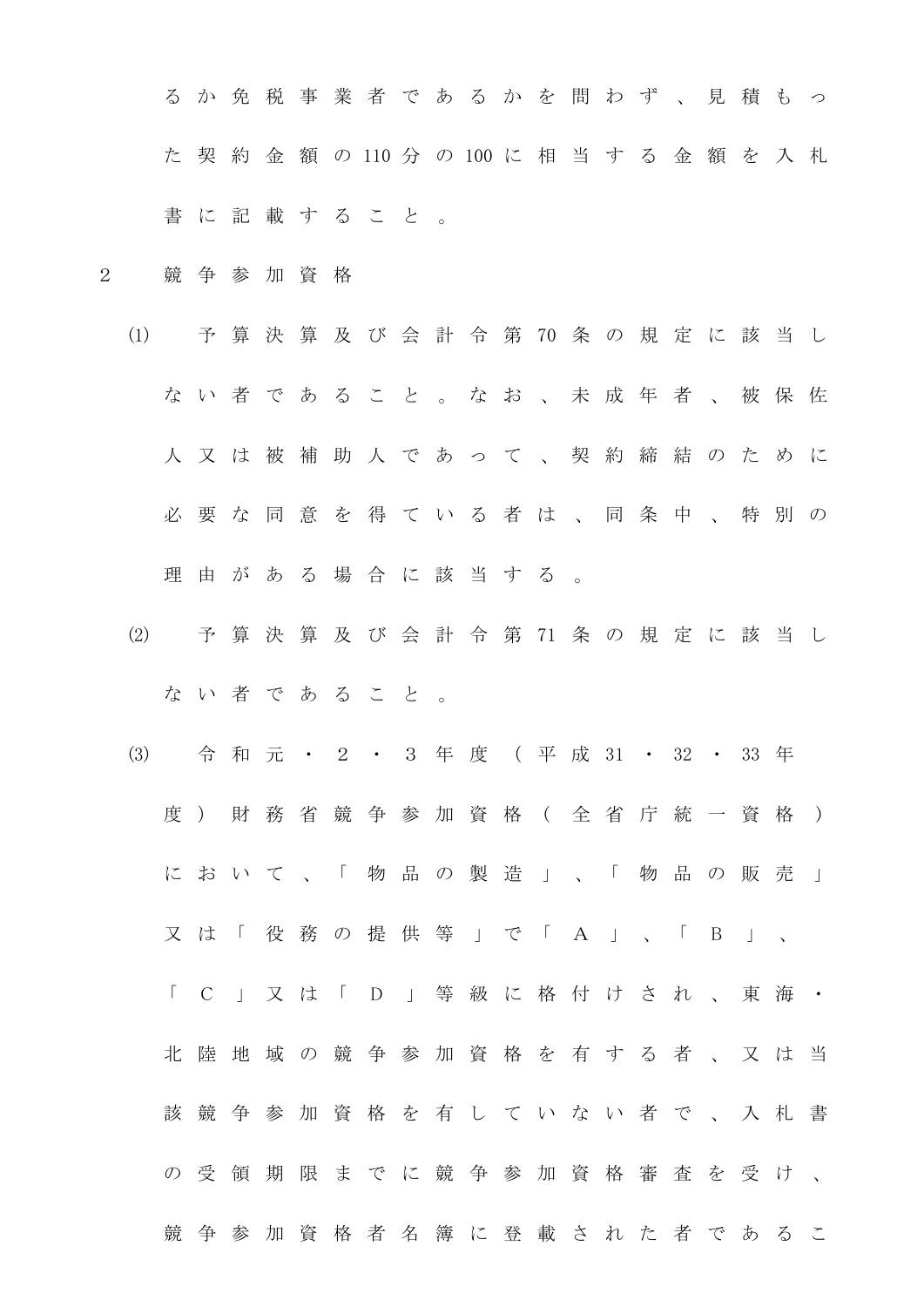と 。

- (4) 各 省 各 庁 か ら 指 名 停 止 等 を 受 け て い な い 者 ( 支 出 負 担 行 為 担 当 官 が 特 に 認 め る 者 を 含 む ) で あ る こ と 。
- (5) 経 営 の 状 況 又 は 信 用 度 が 極 度 に 悪 化 し て い な い と 認 め ら れ る 者 で あ り 、 適 正 な 契 約 の 履 行 が 確 保 さ れ る 者 で あ る こ と 。
- (6) 本 公 告 の 物 品 を 第 三 者 を し て 貸 付 け よ う と す る 者 に あ っ て は 、 当 該 物 品 を 自 ら 貸 付 け で き る 能 力 を 有 す る と と も に 、 第 三 者 を し て 貸 付 け で き る 能 力 を 有 す る こ と を 証 明 し た 者 で あ る こ と 。
- (7) そ の 他 詳 細 は 入 札 説 明 書 に よ る 。
- 3 入 札 書 の 提 出 場 所 等
	- (1) 入 札 書 の 提 出 場 所 、 契 約 条 項 を 示 す 場 所 及 び 問 い 合 わ せ 先
		- 〒 455 8535 名 古 屋 市 港 区 入 船 2 3 12
		- 名 古 屋 税 関 総 務 部 会 計 課 用 度 係 山 田 晃 司
		- 電話 052 654 4036
	- (2) 入 札 説 明 書 の 交 付 方 法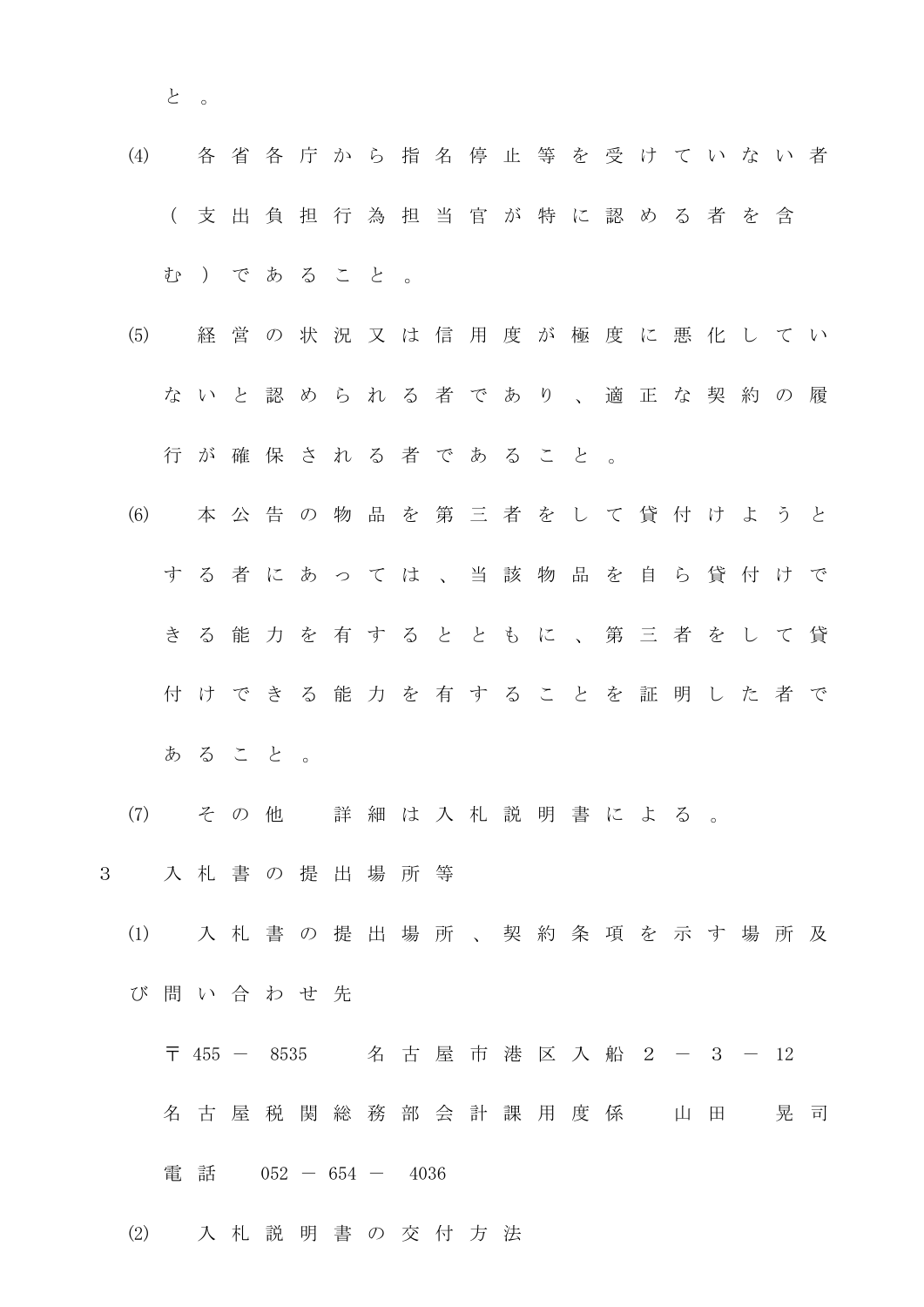入 札 説 明 書 は 、「 政 府 電 子 調 達 シ ス テ ム 」 を 利 用 し て 取 得 す る こ と 。 紙 に よ る 交 付 を 希 望 す る 場 合 の 交 付 場 所 及 び 問 い 合 わ せ 先 は (1) のとおり。

(3) 入 札 書 の 受 領 期 限

令 和 4 年 1 月 6 日 17 時 30 分

- (4) 開 札 の 日 時 及 び 場 所
	- 令 和 4 年 1 月 7 日 11 時 00 分 名 古 屋 港 湾 合

同 庁 舎 7 階 名 古 屋 税 関 会 計 課 入 札 室

(5) (3) 及 び (4) に つ い て は 、 電 子 調 達 シ ス テ ム に

お い て シ ス テ ム 障 害 が 発 生 し た 場 合 に は 、 別

途通知する日時に変更する場合がある。

4 電 子 調 達 シ ス テ ム の 利 用

本 件 は 、 政 府 電 子 調 達 シ ス テ ム を 利 用 し た 応

札 及 び 入 開 札 手 続 き に よ り 実 施 す る も の と す

- る 。 但 し 、 紙 に よ る 入 札 書 の 提 出 も 可 と す る 。
- 詳 細 に つ い て は 、 入 札 説 明 書 の と お り 。
- 5 そ の 他
	- (1) 入札及び 契 約 手 続 に お い て 使 用 す る 言 語 及

び通貨 日 本 語 及 び 日 本 国 通 貨 に 限 る 。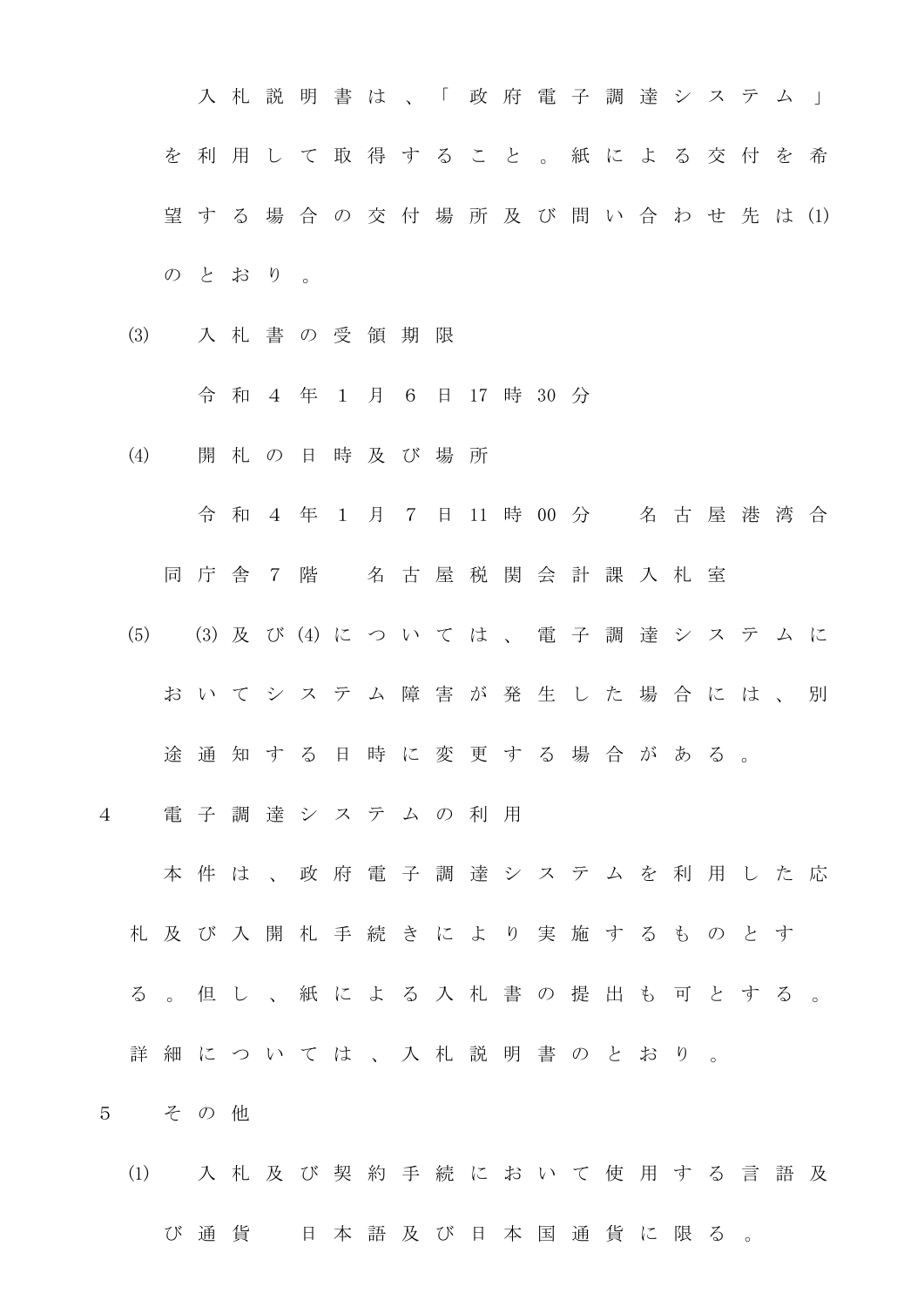- (2) 入札保証金及び契約保証金 免除。
- (3) 入 札 の 無 効 本 公 告 に 示 し た 競 争 参 加 資 格 の な い 者 の 提 出 し た 入 札 書 及 び 入 札 に 関 す る

条件に違反した入札書は無効とする。

- (4) 契約書作成の要否 要。
- (5) 落 札 者 の 決 定 方 法 予 算 決 算 及 び 会 計 令 第 79 条 の 規 定 に 基 づ い て 作 成 さ れ た 予 定 価 格 の 制 限 の 範 囲 内 で 最 低 価 格 を も っ て 有 効 な 入 札
	- を 行 っ た 入 札 者 を 落 札 者 と す る 。
- (6) 手続における交渉の有無 無。
- (7) 競 争 参 加 資 格 の 申 請 の 時 期 及 び 場 所 「 競 争 参 加 者 の 資 格 に 関 す る 公 示 」 ( 令 和 2 年 3 月 31 日 付 官 報 ) に 記 載 さ れ て い る 時 期 及 び 場 所 の と お り 。
- (8) そ の 他 詳 細 は 入 札 説 明 書 に よ る 。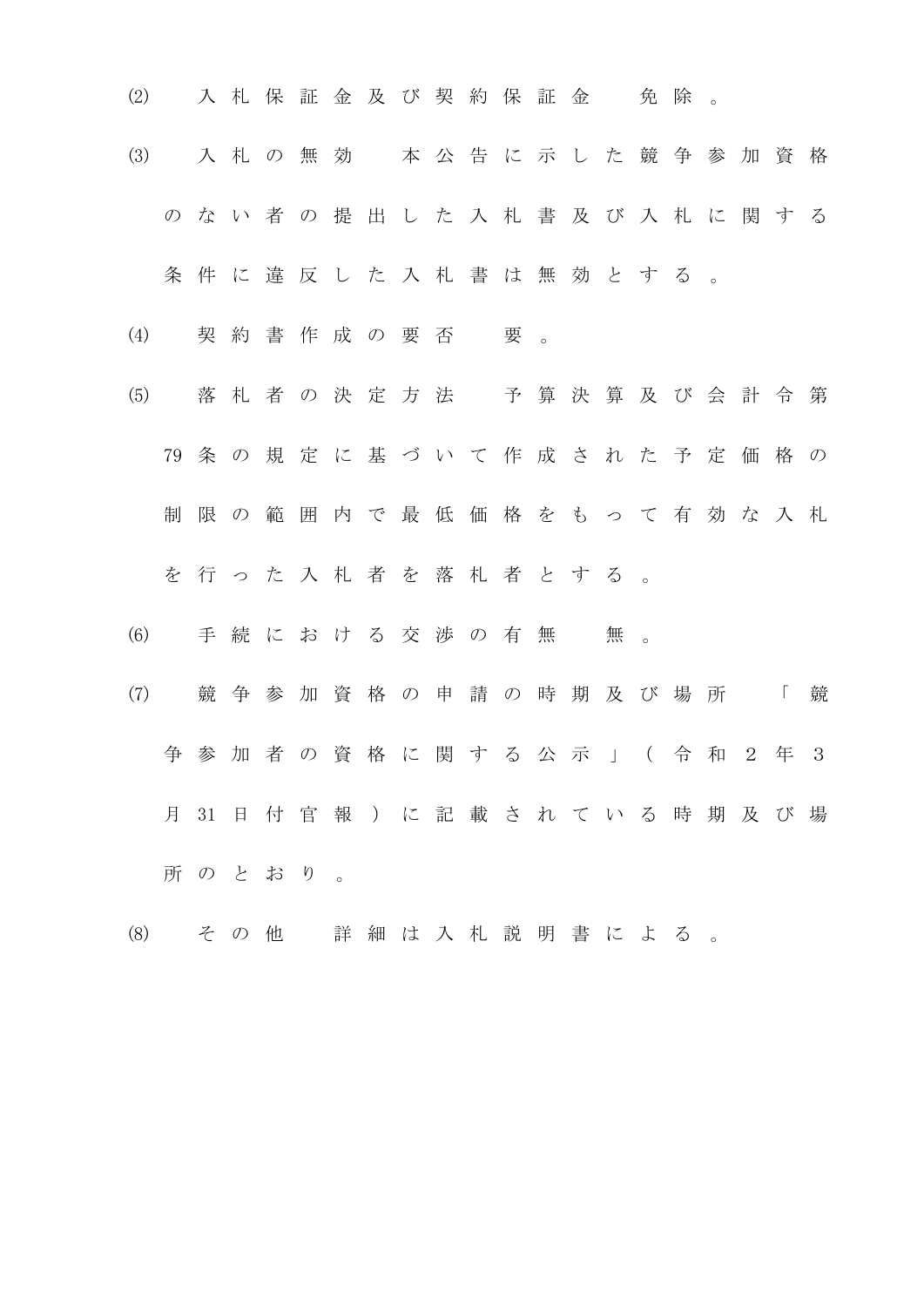- (1) Official in charge of disbursement of the p r o c u r i n g e n t i t y : K O K E T S U H i r o k i , D i r e c t o r of the Coordination Division Nagoya Customs.
- (2) Classification of the products to be proc u r e d : 1 6
- (3) Nature and quantity of the products to be leased: X-Ray Container Inspection System, 1 S e t
- (4) Leased period: From 1 February 2023 t h r o u g h 3 1 M a r c h 2 0 2 6
- (5) Delivery place: As in the tender docum e n t a t i o n .
- (6) Qualification for participating in the t endering procedures : Suppliers eligible for participating in the proposed tender are those who shall:
	- ① N o t c o m e u n d e r A r t i c l e 7 0 o f t h e C a b i n e t Order concerning the Budget, Auditing and A c c o u n t i n g . Furthermore, minors, Person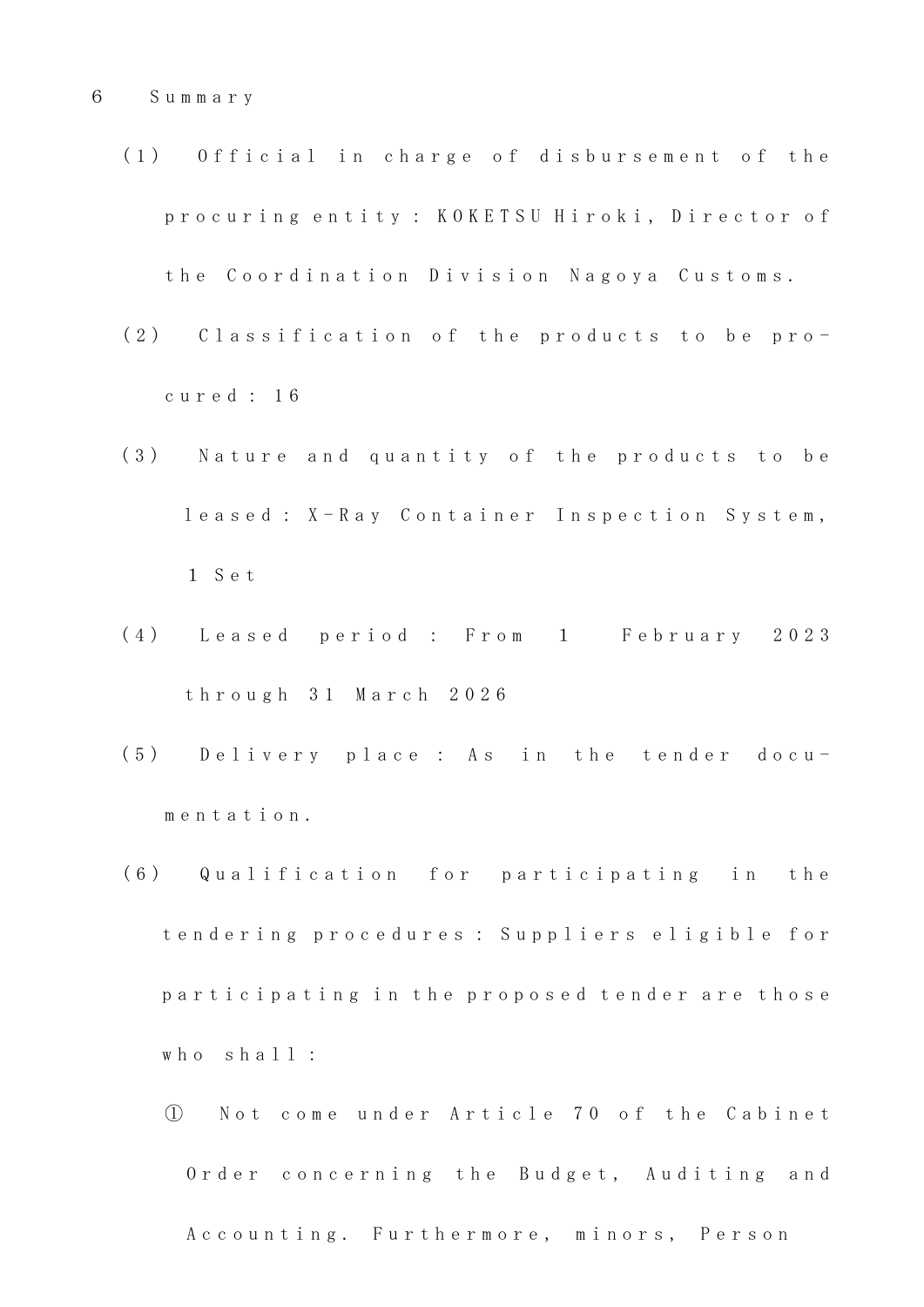under Conservatorship or Person under Assistance that obtained the consent necessary for concluding a contract may be applicable under cases of special reasons within the said clause.

- 2 Not come under Article 71 of the Cabinet Order concerning the Budget, Auditing and A c c o u n t i n g .
- ③ H a v e G r a d e A , B , C o r D i n t h e Manufacturing, Selling or Services in terms of the qualification for participating in tenders by the Tokai . Hokuriku area related to the Ministry of Finance (single qualification for every ministry and agency) in the fiscal years 2 0 1 9 , 2 0 2 0 a n d 2 0 2 1 .
- ④ H a v e n o t r e c e i v e d s u s p e n s i o n o f d e s i g n ated contractor status, etc. from any ministry or agency (including person specially qualified by officials in charge of